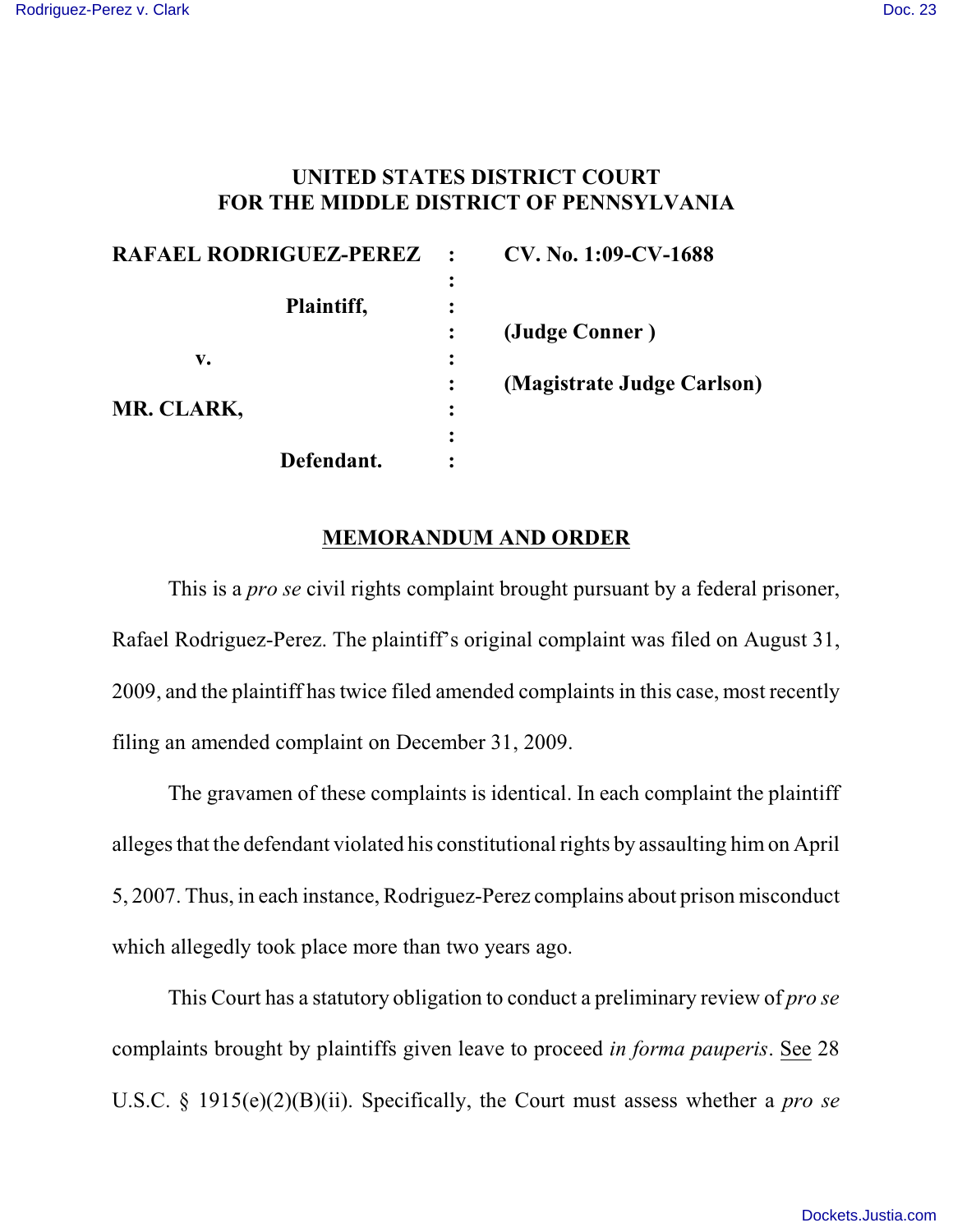complaint fails to state a claim upon which relief may be granted, since Rule  $12(b)(6)$ of the Federal Rules of Civil Procedure provides that a complaint should be dismissed for "failure to state a claim upon which relief can be granted." Fed. R. Civ. P. 12(b)(6). In addition, when reviewing *in forma pauperis* complaints, 28 U.S.C. §  $1915(e)(2)(B)(ii)$  specifically enjoins us to "dismiss the complaint at any time if the court determines that . . . the action . . . fails to state a claim upon which relief may be granted."

With respect to this benchmark standard for legal sufficiency of a complaint,

the United States Court of Appeals for the Third Circuit has recently aptly noted the

evolving standards governing pleading practice in federal court, stating that:

Standards of pleading have been in the forefront of jurisprudence in recent years. Beginning with the Supreme Court's opinion in [Bell](http://www.westlaw.com/Find/Default.wl?rs=dfa1.0&vr=2.0&DB=708&FindType=Y&SerialNum=2012293296) [Atlantic Corp. v. Twombly](http://www.westlaw.com/Find/Default.wl?rs=dfa1.0&vr=2.0&DB=708&FindType=Y&SerialNum=2012293296)*,* 550 U.S. 544 (12007) continuing with our opinion in [Phillips](http://www.westlaw.com/Find/Default.wl?rs=dfa1.0&vr=2.0&FindType=Y&SerialNum=2015125207) [v. County of Allegheny, 515 F.3d 224, 230 (3d Cir. 2008)]and culminating recently with the Supreme Court's decision in [Ashcroft v. Iqbal](http://www.westlaw.com/Find/Default.wl?rs=dfa1.0&vr=2.0&DB=708&FindType=Y&ReferencePositionType=S&SerialNum=2018848474&ReferencePosition=1955) –U.S.–, 129 S.Ct. 1937 (2009) pleading standards have seemingly shifted from simple notice pleading to a more heightened form of pleading, requiring a plaintiff to plead more than the possibility of relief to survive a motion to dismiss.

Fowler v. UPMC Shadyside, 578 F.3d 203, 209-10 (3d Cir. 2009).

In considering whether a complaint fails to state a claim upon which relief may be granted, the Court must accept as true all allegations in the complaint and all reasonable inferences that can be drawn therefrom are to be construed in the light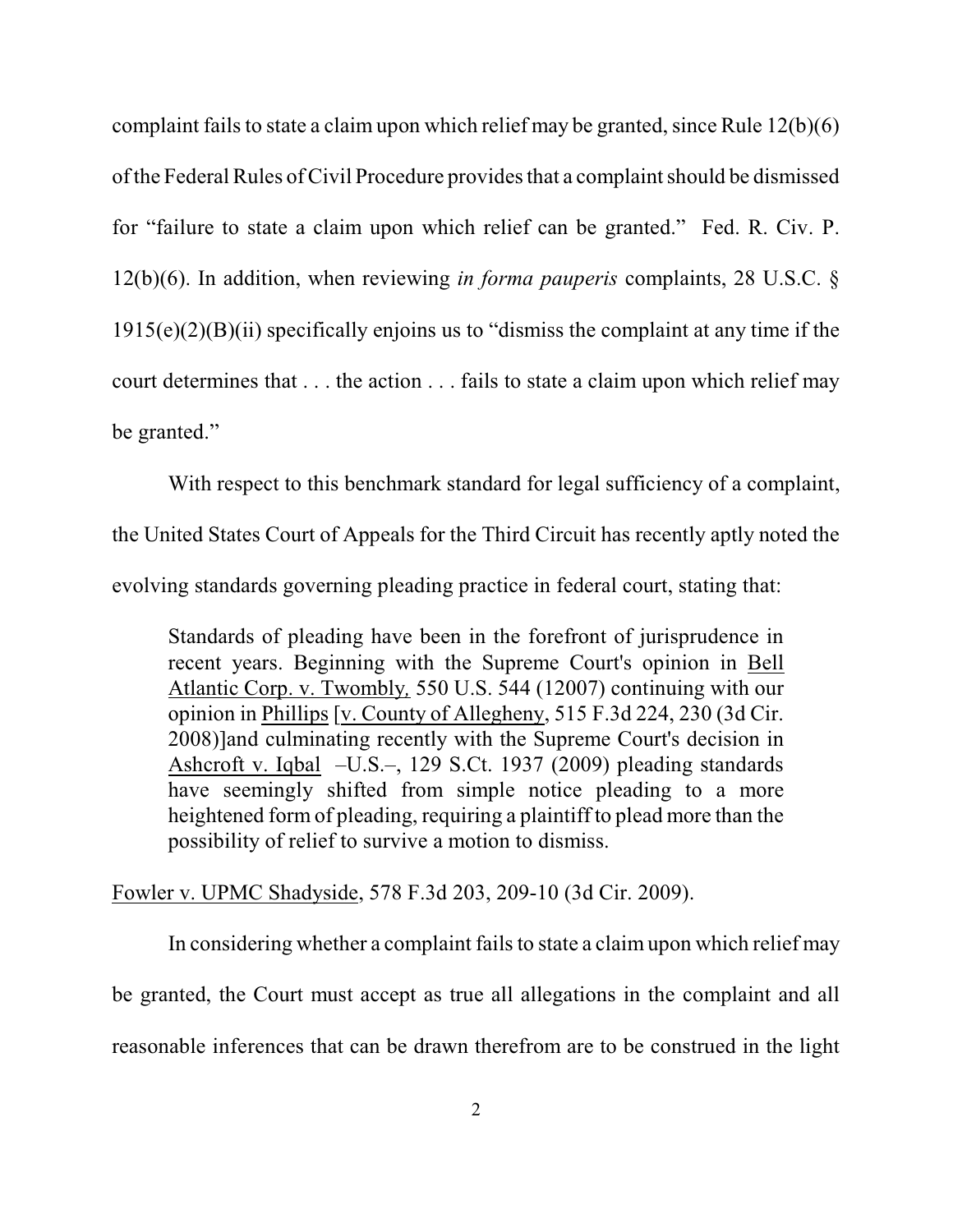most favorable to the plaintiff. Jordan v. Fox Rothschild, O'Brien & Frankel, Inc., 20 F.3d 1250, 1261 (3d Cir. 1994). However, a court "need not credit a complaint's bald assertions or legal conclusions when deciding a motion to dismiss." Morse v. Lower Merion Sch. Dist., 132 F.3d 902, 906 (3d Cir. 1997). Additionally a court need not "assume that a *...* plaintiff can prove facts that the *...* plaintiff has not alleged." Associated Gen. Contractors of Cal. v. California State Council of Carpenters, 459 U.S. 519, 526 (1983). As the Supreme Court held in Bell Atlantic Corp. v. Twombly, 550 U.S. 544 (2007), in order to state a valid cause of action a plaintiff must provide some factual grounds for relief which "requires more than labels and conclusions, and a formulaic recitation of the elements of a cause of actions will not do." Id. at 555. "Factual allegations must be enough to raise a right to relief above the speculative level." Id. In keeping with the principles of Twombly, the Supreme Court recently underscored that a trial court must assess whether a complaint states facts upon which relief can be granted when ruling on a motion to dismiss. In Ashcroft v. Iqbal, U.S. , 129 S.Ct. at 1937 (2009), the Supreme Court held that, when considering a motion to dismiss, a court should "begin by identifying pleadings that, because they are no more than conclusions, are not entitled to the assumption of truth." Id. at 1950. According to the Supreme Court, "[t]hreadbare recitals of the elements of a cause of action, supported by mere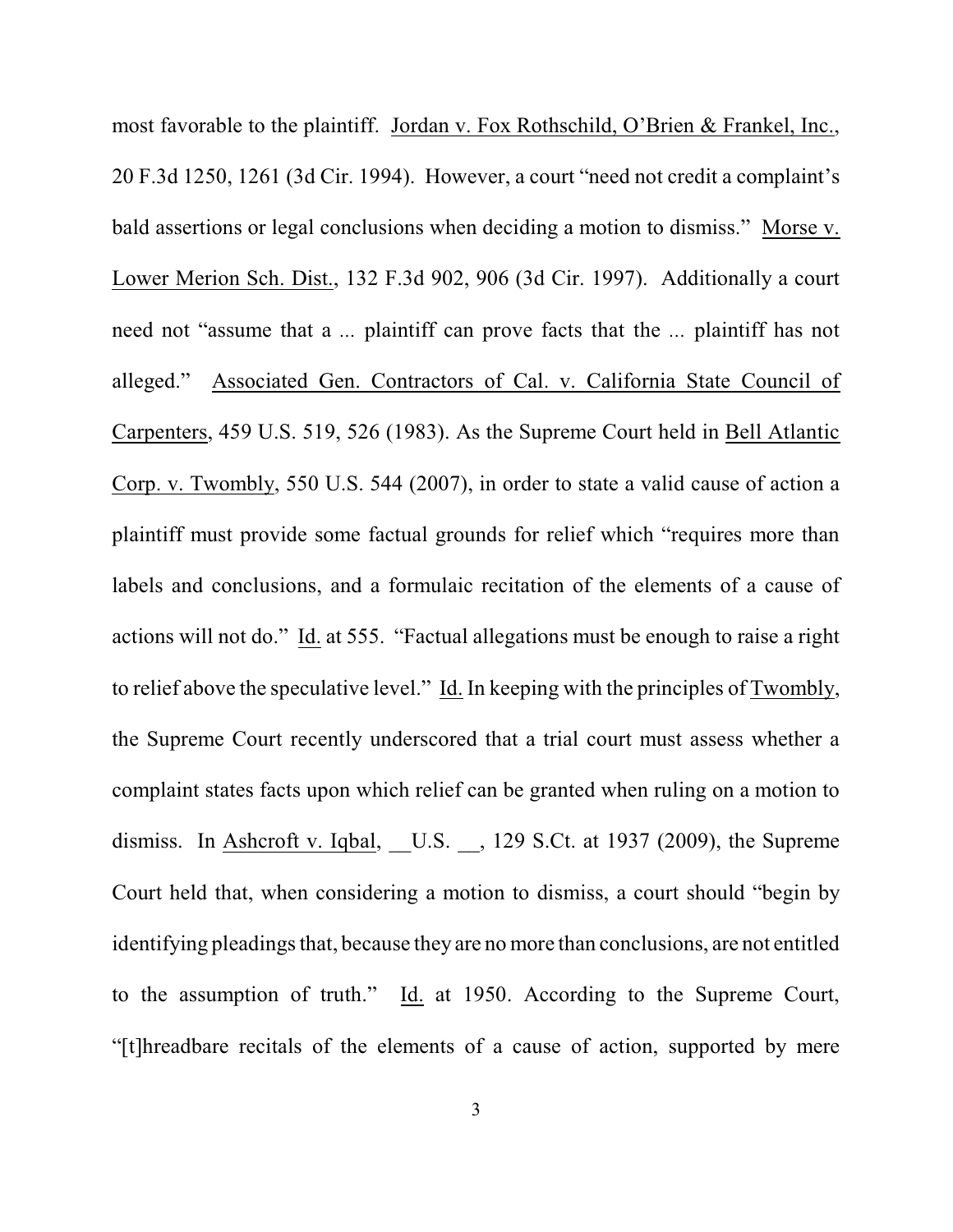conclusory statements, do not suffice." Id. at 1949. Rather, in conducting a review of the adequacy of complaint, the Supreme Court has advised trial courts that they must:

[B]egin by identifying pleadings that because they are no more than conclusions are not entitled to the assumption of truth. While legal conclusions can provide the framework of a complaint, they must be supported by factual allegations. When there are well-pleaded factual allegations, a court should assume their veracity and then determine whether they plausibly give rise to an entitlement to relief.

Id. at 1950.

Thus, following Twombly and Iqbal a well-pleaded complaint must contain more than mere legal labels and conclusions. Rather, a complaint must recite factual allegations sufficient to raise the plaintiff's claimed right to relief beyond the level of mere speculation. As the United States Court of Appeals for the Third Circuit has stated:

[A]fter [Iqbal,](http://www.westlaw.com/Find/Default.wl?rs=dfa1.0&vr=2.0&FindType=Y&SerialNum=2018848474) when presented with a motion to dismiss for failure to state a claim, district courts should conduct a two-part analysis. First, the factual and legal elements of a claim should be separated. The District Court must accept all of the complaint's well-pleaded facts as true, but may disregard any legal conclusions. Second, a District Court must then determine whether the facts alleged in the complaint are sufficient to show that the plaintiff has a "plausible claim for relief." In other words, a complaint must do more than allege the plaintiff's entitlement to relief. A complaint has to "show" such an entitlement with its facts.

Fowler, 578 F.3d at 210-11.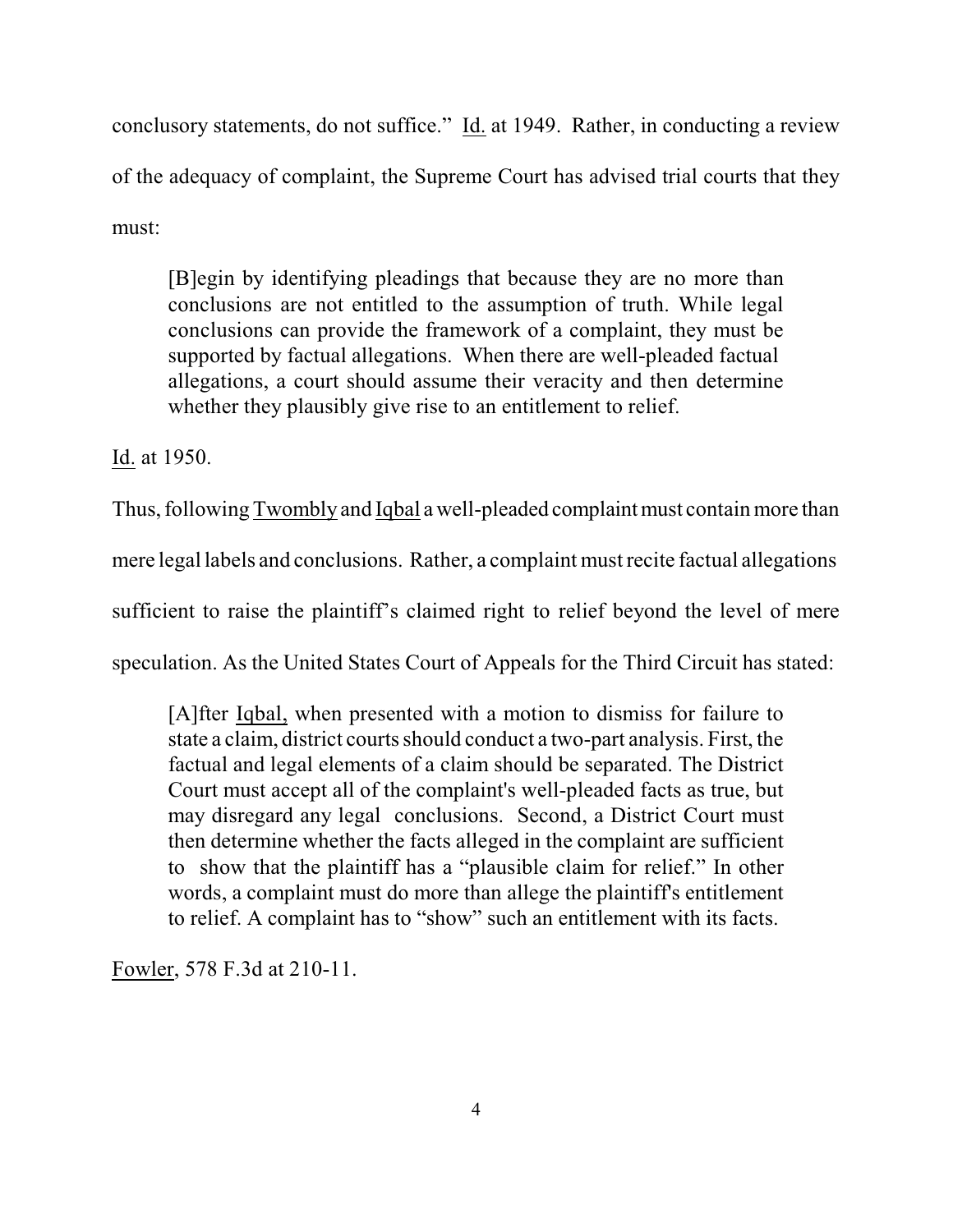In our view, these heightened pleading standards apply to all aspects of the Court's threshold analysis of a complaint's legal sufficiency. Thus, we will apply this analysis both when assessing the adequacy of the factual assertions set forth in the complaint, and when examining whether a complaint states a timely and viable cause of action.

Moreover, when conducting a screening review of a *pro se* complaint under 28 U.S.C. § 1915(e), a court may consider whether the complaint is barred under the applicable statute of limitations. As the United States Court of Appeals for the Third Circuit recently explained when it affirmed the dismissal of a *pro se* complaint on statute of limitations grounds:

Civil rights claims are subject to the statute of limitations for personal injury actions of the pertinent state. Thus, Pennsylvania's two year statutory period applies to [these] claims. See Lake v. Arnold*,* 232 F.3d 360, 368 (3d Cir.2000). The limitations period begins when the plaintiff knows or had reason to know of the injury forming the basis for the federal civil rights action. Gera v. Commonwealth of Pennsylvania*,* 256 Fed.Appx. 563, 564-65 (3d Cir.2007). Although we have not addressed the issue in a precedential decision, other courts have held that although the statute of limitations is an affirmative defense, district court may *sua sponte* dismiss a complaint under § 1915(e) where the defense is obvious from the complaint and no development of the factual record is required. See Fogle v. Pierson*,* 435 F.3d 1252, 1258 (10th Cir.2006); see also Eriline Co. S.A. v. Johnson*,* 440 F.3d 648, 656-57 (4th Cir.2006) (citation omitted)(finding that a district court's screening authority under  $\S 1915(e)$  "differentiates in forma pauperis suits from ordinary civil suits and justifies an exception to the general rule that a statute of limitations defense should not be raised and considered sua sponte.").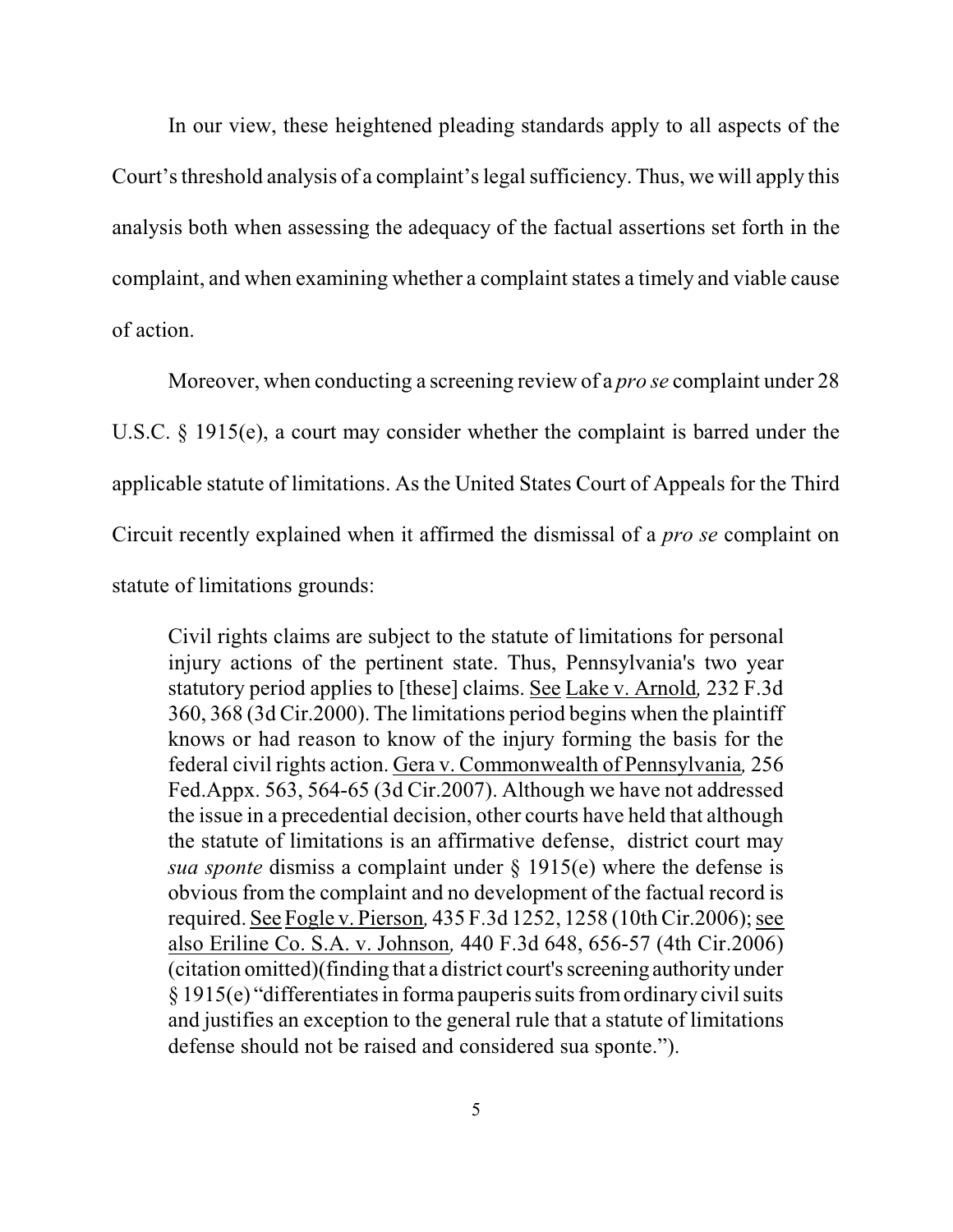Smith v. Delaware County Court 260 F. App'x. 454, 455 (3d Cir. 2008); see also Jackson v. Fernandez, No. 08-5694, 2009 WL 233559 (D.N.J. Jan. 26, 2009); Hurst v. City of Dover, No. 04-83, 2008 WL 2421468 (D. Del. June 16, 2008).

Applying these standards, the Court places the plaintiff on notice that the allegations in the *pro se* complaint may be subject to dismissal on statute of limitations grounds. Specifically, this complaint, which alleges misconduct by government actors in April 2007, was first filed on August 31, 2009, more than two years after the events complained of by Rodriguez-Perez. Therefore, the complaint appears to be time-barred by the two year statute of limitations generally applicable to civil rights matters.

It is well-settled that claims which are "cognizable under Bivens v. Six Unknown Named Agents of Fed. Bureau of Narcotics*,* 403 U.S. 388, 91 S.Ct. 1999, 29 L.Ed.2d 619 (1971), [are] subject to Pennsylvania's two-year statute of limitations for personal injury actions. See Kost v. Kozakiewicz*,* 1 F.3d 176, 189-90 (3d Cir.1993) (citing 42 Pa. Cons.Stat. Ann. § 5524); Napier v. Thirty or More Unidentified Fed. Agents, Employees or Officers*,* 855 F.2d 1080, 1087 n. 3 (3d Cir.1988)." Gordon v. Pugh, 235 F. App'x. 51, 53 (3d Cir. 2007); Wilson v. Garcia, 471 U.S. 261, 266-67 (1985). In Pennsylvania, the statute oflimitations for a personal injury action is two years. 42 Pa.C.S. § 5524. A cause of action accrues when the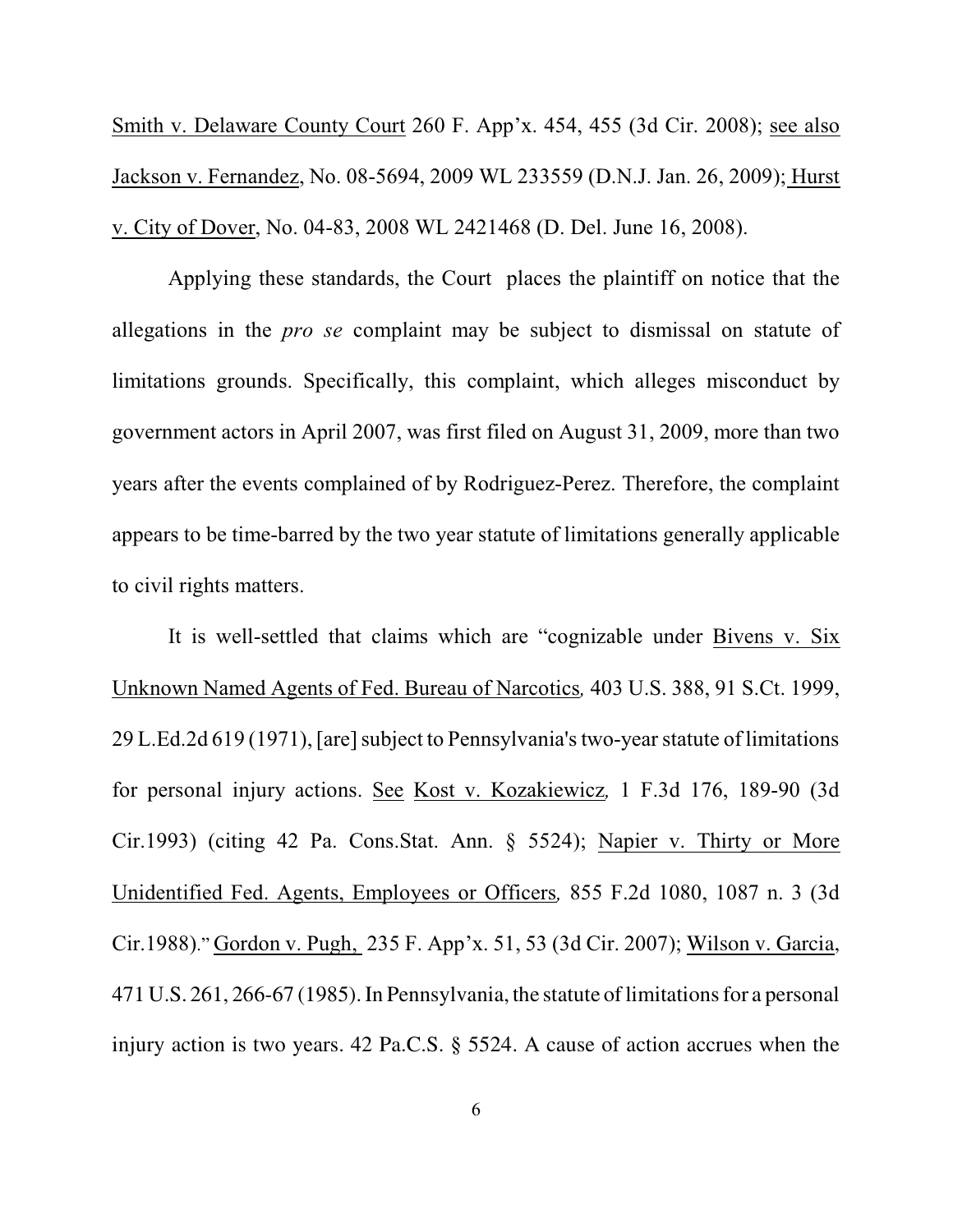plaintiff knows or has reason to know of the injury that constitutes the basis of the cause of action. Sameric Corp. of Delaware, Inc. v. City of Philadelphia, 142 F.3d 582, 599 (3d Cir. 1998); see also Nelson v. County of Allegheny, 60 F.3d 1010 (3d Cir. 1995). Because Rodriguez-Perez knew of his claimed injury at the time it was inflicted--when he was allegedly assaulted in April 2007--the continuing wrong theory and discovery doctrines, which extend the limitations period in some cases, do not apply. See Barnes v. American Tobacco Co., 161 F.3d 127, 154 (3d Cir. 1998) ("We understand Fowkes[v. Pennsylvania R.R. Co., 264 F.2d 397 (3d Cir. 1959)] to mean that continuing conduct of defendant will not stop the ticking of the limitations clock begun when plaintiff obtained requisite information. On discovering an injury and its cause, a claimant must choose to sue or forego that remedy.") (quoting Kichline v. Consolidated Rail Corp., 800 F. 2d 356, 360 (3d Cir. 1986)). See also Lake v. Arnold, 232 F.3d 360, 266-68 (3d Cir. 2000).

In this case a straightforward application of the two-year statute of limitations to this case may compel dismissal of this action as untimely. The injury about which the plaintiff complains is an April 2007 assault. To the extent that the plaintiff complains that this alleged assault violated his rights, he knew of this injury at the time it was inflicted, in the spring of 2007. Given the two-year limitations period that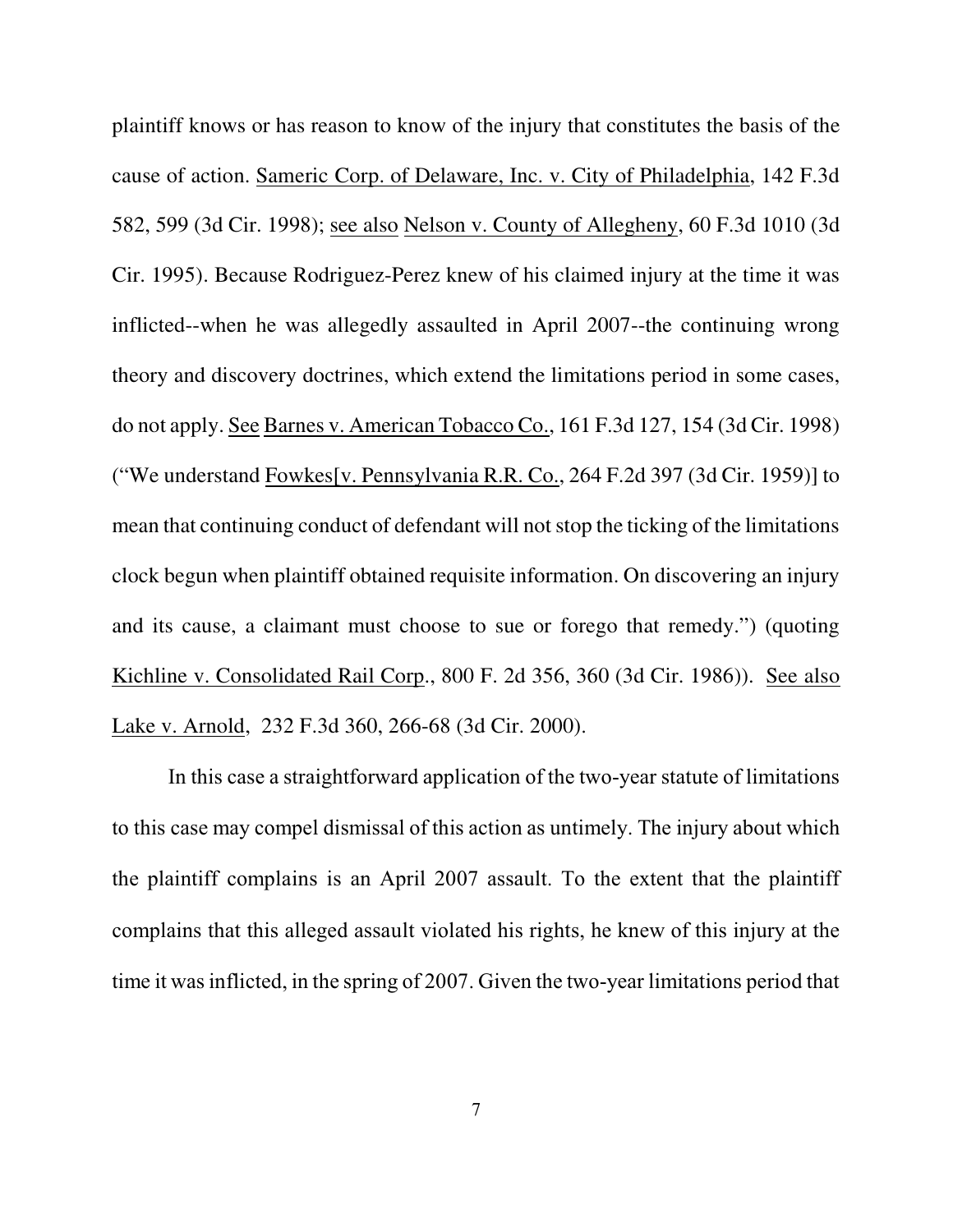applies to federal civil rights actions, the plaintiff's August 2009 federal complaint may now be time-barred and subject to dismissal.

We recognize that in civil rights cases *pro se* plaintiffs often should be afforded an opportunity to amend a complaint before the complaint is dismissed in its entirety, see Fletcher-Hardee Corp. v. Pote Concrete Contractors, 482 F.3d 247, 253 (3d Cir. 2007), unless it is clear that granting further leave to amend would be futile, or result in undue delay. Alston v. Parker, 363 F.3d 229, 235 (3d Cir. 2004). Since this *pro se* complaint may not contain sufficient factual recitals to state a claim within the period fo the statute of limitations, the plaintiff is placed on notice that these allegations may be subject to dismissal under Rule 12(b)(6) of the Federal Rules of Civil Procedure. The Court will, however, provide the plaintiff with an opportunity to address this potential deficiency in the *pro se* complaint, and avoid the possible sanction of dismissal of claims. Accordingly, **IT IS ORDERED** that:

1. The plaintiff is advised to file a brief explaining why this case should not be dismissed under the applicable statute of limitations on or before **January 25, 2010**. The defendant may file a brief relating to this issue on or before **February 1, 2010.**

2. The Clerk is directed to mail a copy of this Order to the Plaintiff.